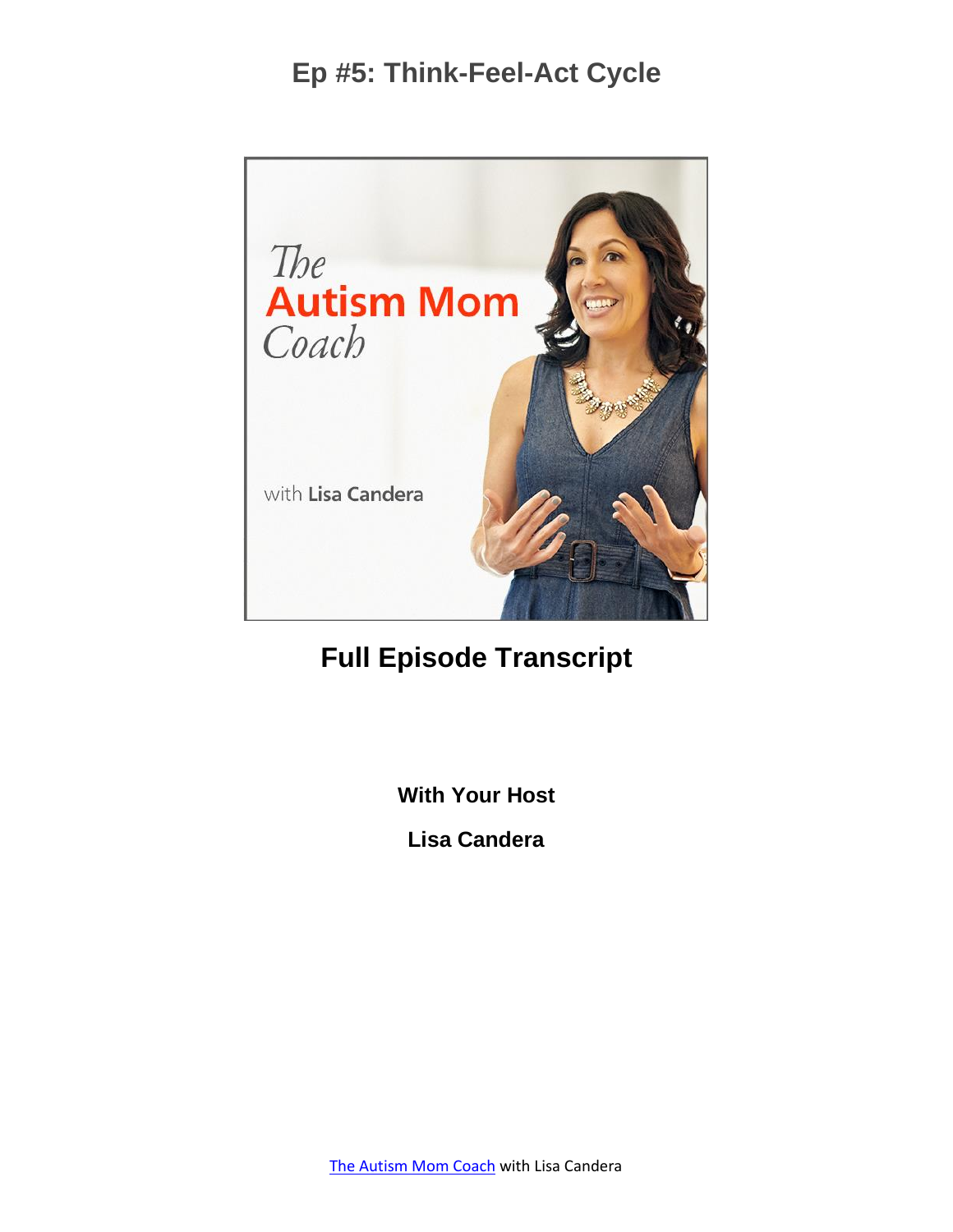You are listening to episode five of The Autism Mom Coach. Whether you know it or not your thought, feel, act cycle is constantly working in the background of everything you do, including your decision to listen to this episode. Stay tuned to learn more about the think, feel, act cycle and how it applies to the challenges of special needs parenting.

Welcome to The Autism Mom Coach, a podcast for moms who feel overwhelmed, afraid, and sometimes powerless as they raise their child with Autism. My name is Lisa Candera. I'm a certified life coach, lawyer, and most importantly I'm a full-time single mom to a teenage boy with Autism. In this podcast I'll show you how to transform your relationship with Autism and special needs parenting. You'll learn how to shift away from being a victim of your circumstances to being the hero of the story you get to write. Let's get started.

Welcome everyone to the episode and thank you for being here. I hope you are doing well, enjoying the podcast and benefitting from the tools that I am sharing. Over the weekend I got a chance to catch up on some of the reviews that you have all written and I want to share one with you today. This review is from Mrs. Sherwood's Babies and it is titled, transform your relationship with special needs parenting.

Mrs. Sherwood writes, as the mom of a five-year-old daughter with Autism I am determined to take the best care of her and me. And Lisa's podcast is exactly what I need. The episodes are soothing, easy to listen to and the perfect length of time to take in, process and learn from, not overwhelming. And sometimes I feel like she's in my head. I love her approach of not trying to cure or fix our kids. Although she talks a lot about specifically neurodiverse children, many of the informative topics and action items carry over to my neurotypical children as well. I am so excited to have Lisa as a resource.

Well, thank you so much, Mrs. Sherwood's Babies for writing this review and I am delighted to be a resource to you and to anyone who's walking this path. I created this podcast to share these tools really because I wish I had learned them earlier in my Autism parenting journey because they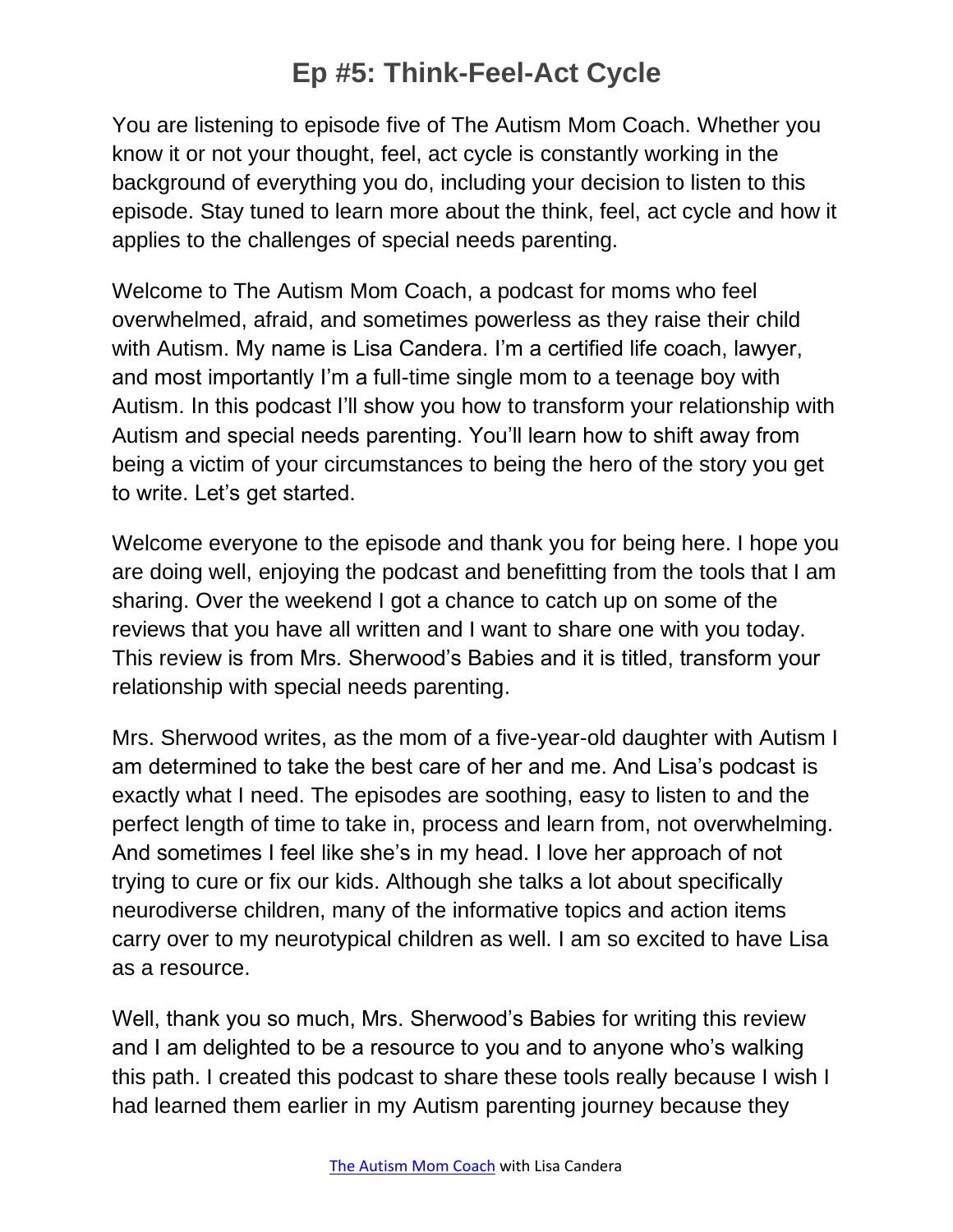have changed everything for me, especially during the most challenging times. So, I am so glad you are finding ways to apply these tools to your neurodiverse child and to your neurotypical children.

Alright, let's get onto the business of today. In the next two episodes I am going to teach you the tools at the foundation of my coaching program. These tools changed everything for me in a good way and I'm hoping they do the same for you. In this episode we will talk about the think, feel, act cycle and how it is always at work and how it drives everything we do and we don't do. And in the next episode I'm going to teach you how to coach yourself using the self-coaching model that I was certified in through The Life Coach School.

We start with the think, feel, act cycle because it is the center of the selfcoaching model. Once you understand this the self-coaching model snaps right into place. Okay, the think, feel, act cycle is a concept from neuroscience and cognitive behavioral therapy. The think, feel, act cycle posits that how we think creates our feelings and how we feel drives our actions. So, let's start with thoughts. I know we've talked a lot about thoughts in episodes three and four but this bears repeating because many of us or definitely me, this was all news when I first learned it.

So, thoughts are the sentences in our minds, the language we use to name, judge, understand and assess the world. Thoughts are not facts which is weird. A lot of us think, well, I wouldn't think it if it wasn't true. How many times have you caught yourself thinking this? I would not think I was a terrible mother if it wasn't true. I wouldn't think my child's struggles were my fault if it wasn't true. Spoiler alert, this is false, or fake news, or whatever you want to call it.

Your thoughts are not facts. Your thoughts are an opinion. They're an assessment. They're a judgment. Real but not necessarily true. Thoughts are important but not for the reasons we think, not because they are the truth of the universe. They are important because they form the lens through which we see and interpret the world and our experiences of it.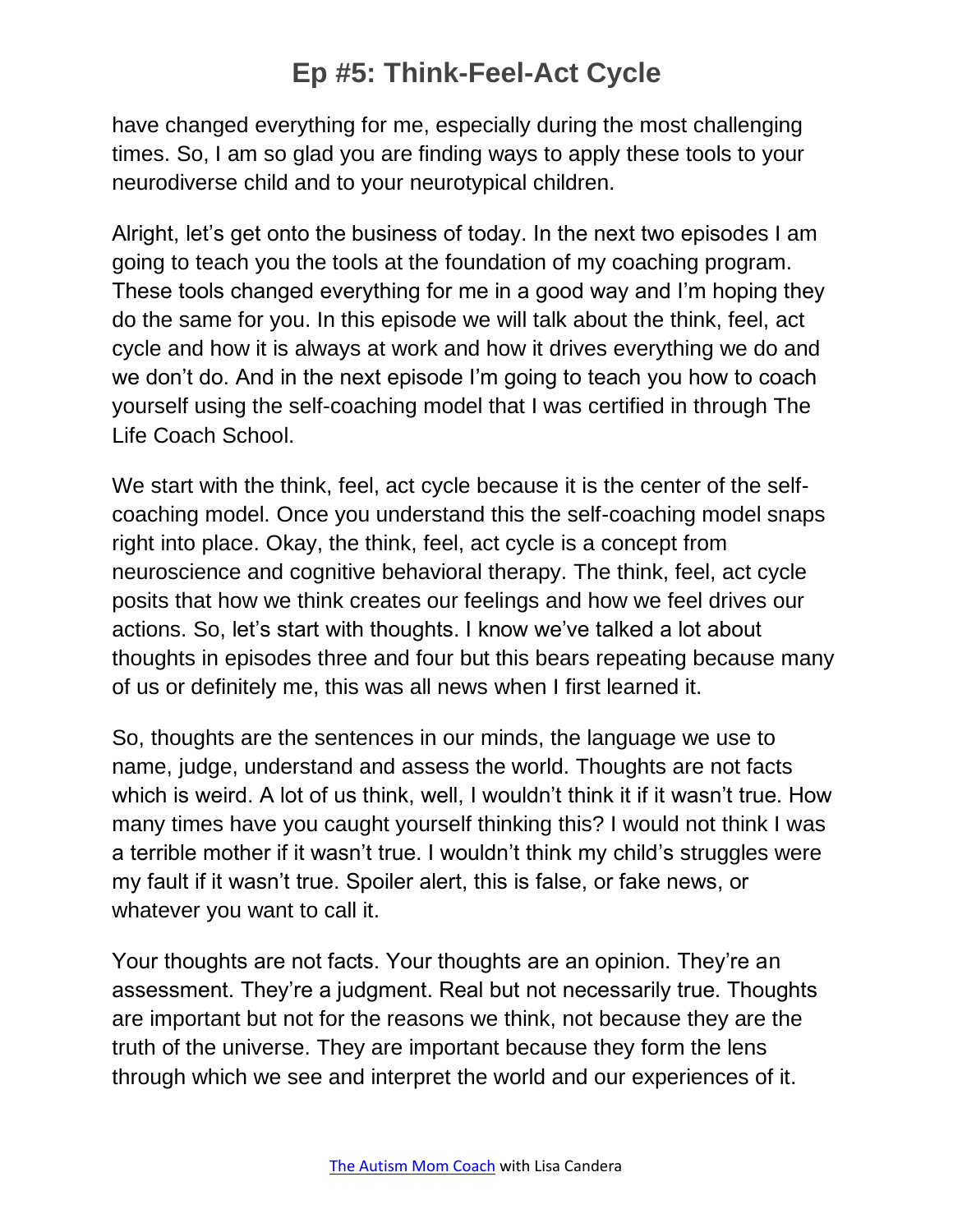For example, if I have the thought that my son's IEP team has his best interest at heart I will feel confident in them. If I feel confident in them this will be reflected in how I act towards them and how I respond to their recommendations. By contrast, if I'm thinking they're hiding the ball that thought will create a feeling of distrust and my actions will look a lot different. Again, this is because our thoughts form the lens through which we see everything.

And the second reason they are so important is because our thoughts create our feelings which is the second element of the think, feel, act cycle. So, let's talk about feelings. The feeling or the emotion is created by what you are thinking. And I use the words feeling and emotion interchangeably. They are the one word descriptions of our emotional states like happy, sad, mad, lonely, bored, stressed, jealous or compassionate, just to name a few.

So, about feelings. First, feelings are the reasons for all we do and we don't do. This is what is referred to as the motivational triad. Humans are wired to seek pleasure, avoid pain and be efficient. Animals and humans were all designed with these three principle motivations. Seek pleasure, which basically means eat food, seek connection, all animals do this, all humans do this. We have to do this if we want to live and if we want to continue as a species. We must be nourished, we must procreate. So, it is built into our wiring.

The second leg of the motivational triad is to avoid pain. We are prewired to avoid things that might hurt us both physically and emotionally. Pain equals death. Fear equals death. Rejection equals banishment from the tribe. We innately know that we want to avoid pain and that avoiding it is helpful for our survival.

And the third leg of the motivational triad is be efficient. We want to expend as little energy as possible, not only with the way we move our bodies but also including with what we do inside of our brains. Think of a pint of icecream, bottle of wine or binging a season of Netflix, or all three, instead of filling out the heaps of paperwork for an intake with a new provider. Seek pleasure, the dopamine hits provided by the sugar and the entertainment.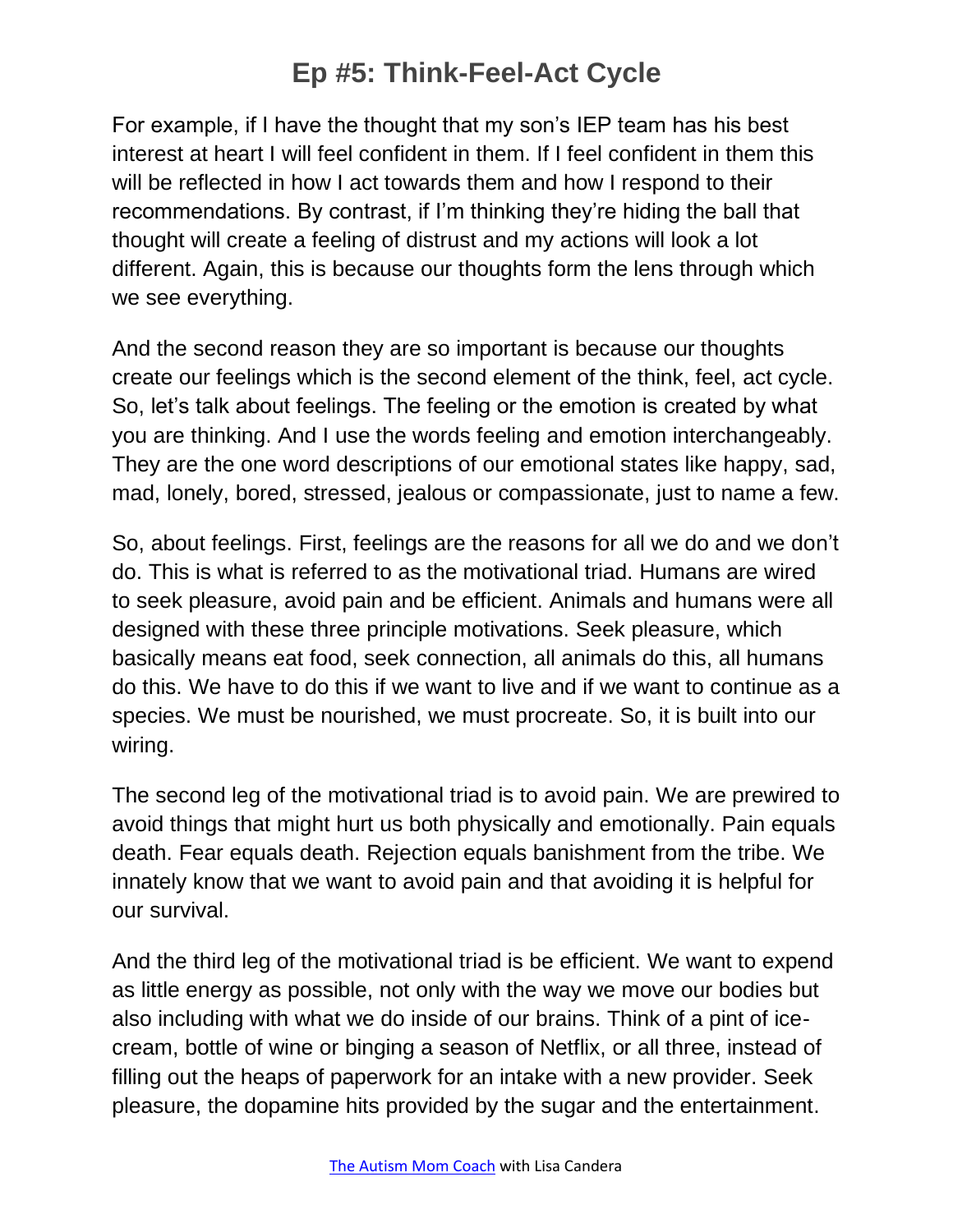Avoid pain, the paperwork and the difficulty of reflecting on milestones not met, and be efficient, hang out on the couch without taxing your brain with remembering your child's lengthy medical history. And there you have it, the motivational triad working in the background of your decision to sit on the couch and watch Netflix rather than fill out the paperwork.

The second thing about feelings. Feelings are signals. Remember, most of our thoughts are subconscious or so automatic that we don't even notice them. So, the feelings we are having are clues back to the thought. Think of a fire alarm ringing, we hear it but we are unsure of the cause so we investigate, burning toast or couch on fire.

For example, I sometimes find myself feeling agitated on Friday afternoons, work meetings are wrapping up and everyone is wishing their colleagues a nice weekend. It was not until I tuned into that feeling at the pit of my stomach and got more present with it that I was able to discover the thoughts. Other people have nice weekends. Weekends are not relaxing for me. I hope this weekend isn't too hard. I was not consciously thinking these thoughts but it was below the surface. And it took listening into the feeling in the pit of my stomach to uncover what was going on inside of my mind.

Finally, feelings are the fuel for our actions. They are the why and the how behind what we do. If you are feeling panicked your actions will be to rush, to act first and to think later. If you are feeling calm your actions will be deliberate and thoughtful, not reactive. This brings us to actions. Actions, inactions and overreactions, this is what you do and what you don't do. And they don't just mysteriously happen. They're always motivated by how you're feeling.

Feelings fuel your actions. They drive both what you do and how you do it. In fact, the action can be the exact same with totally different outcomes depending on the thoughts and feelings driving them. For example, maybe you are reminding your child for the hundredth time to dry off in the shower because you are sick of the slip and slide that follows their evening routine. Imagine saying, "Please remember to dry off in the shower", using a calm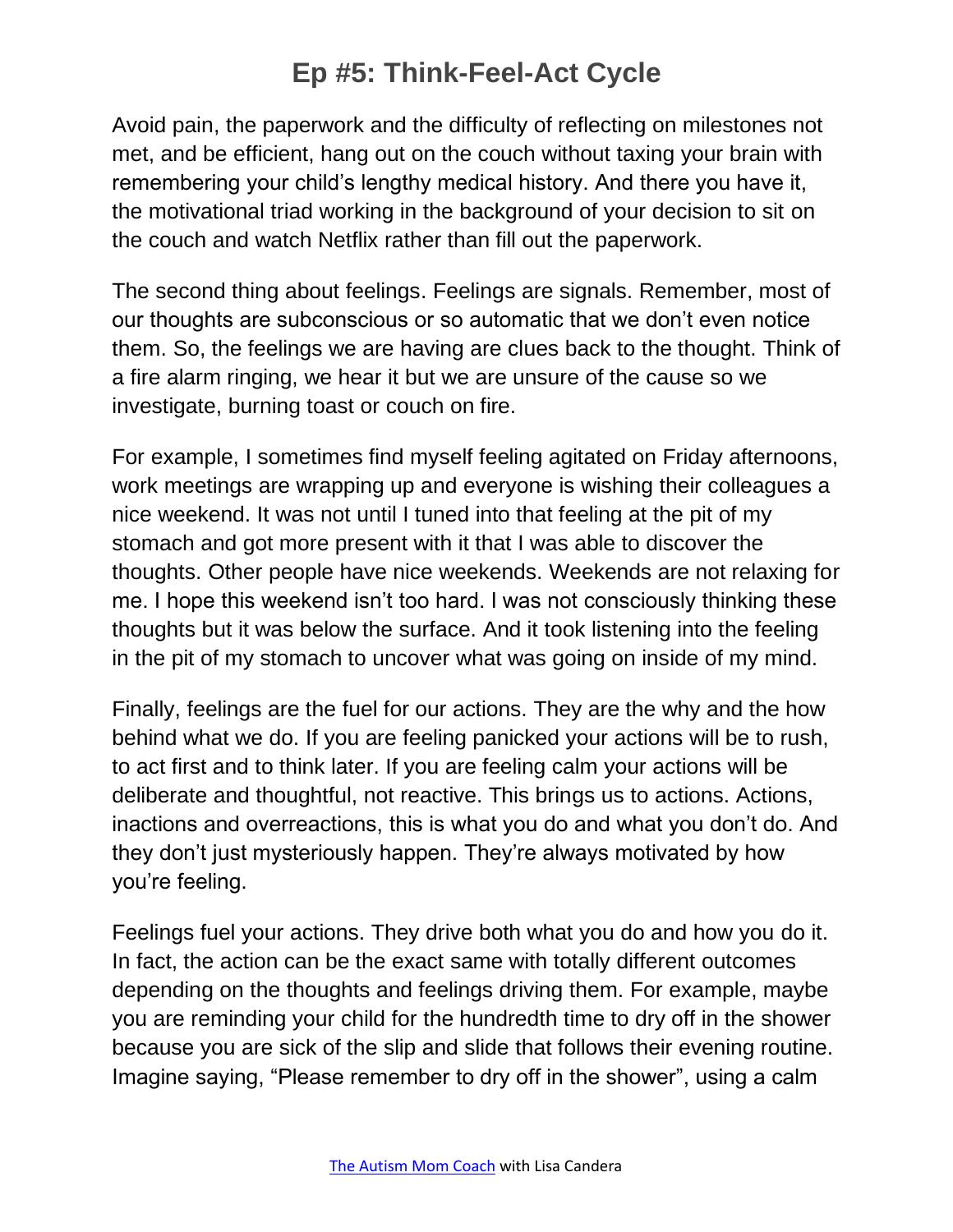voice and a relaxed body. Then imagine saying the same words through clenched teeth with your arms folded. Big difference, right?

And we'll get more into this in future episodes. Our kids are a tuning fork for our emotions. Maybe they haven't met all of the milestones of their age but damn can they tell how we're feeling? And they react to it. Again, we will get to this more in future episodes. But the how behind what you do in my opinion, is more important than what you actually do. The action part of the think, feel, act cycle also includes inaction, the things you don't do.

For example, if you are thinking that your friends do not understand your child and feeling sad or frustrated, maybe you don't make an effort to talk to your friends. Maybe you avoid them. Maybe you avoid opportunities to connect with them. The thought, feel, act cycle is always at work. It is always running in the background and it is a great tool for getting more insight into the thoughts and feelings that are driving your actions.

What I like about the think, feel, act cycle is the flexibility. Maybe you are struggling to catch your thoughts, a lot of us do. And not surprisingly if we are conscious of every one of our 60,000 thoughts a day, we wouldn't be able to do much else. So, take notice of your feelings, the clenching in your throat, the pit in your stomach, your racing heart. What is it trying to tell you? Ask yourself, in these moments what is happening for me right now to see if you can uncover the thoughts.

Or maybe like so many of us, you're not very connected with your feelings. You live from the neck up. If so, start paying attention to your actions, they're usually the easiest to catch. For example, you find yourself scrolling on Facebook, ask yourself, how am I feeling? What am I seeking? What am I avoiding?

Challenge yourself to do this work with the curiosity of an investigator. The more you do this the more you can see your own think, feel, action cycle working in real time. The more it will become a meta skill that you are practicing in the moment. And the more you do this the more opportunities